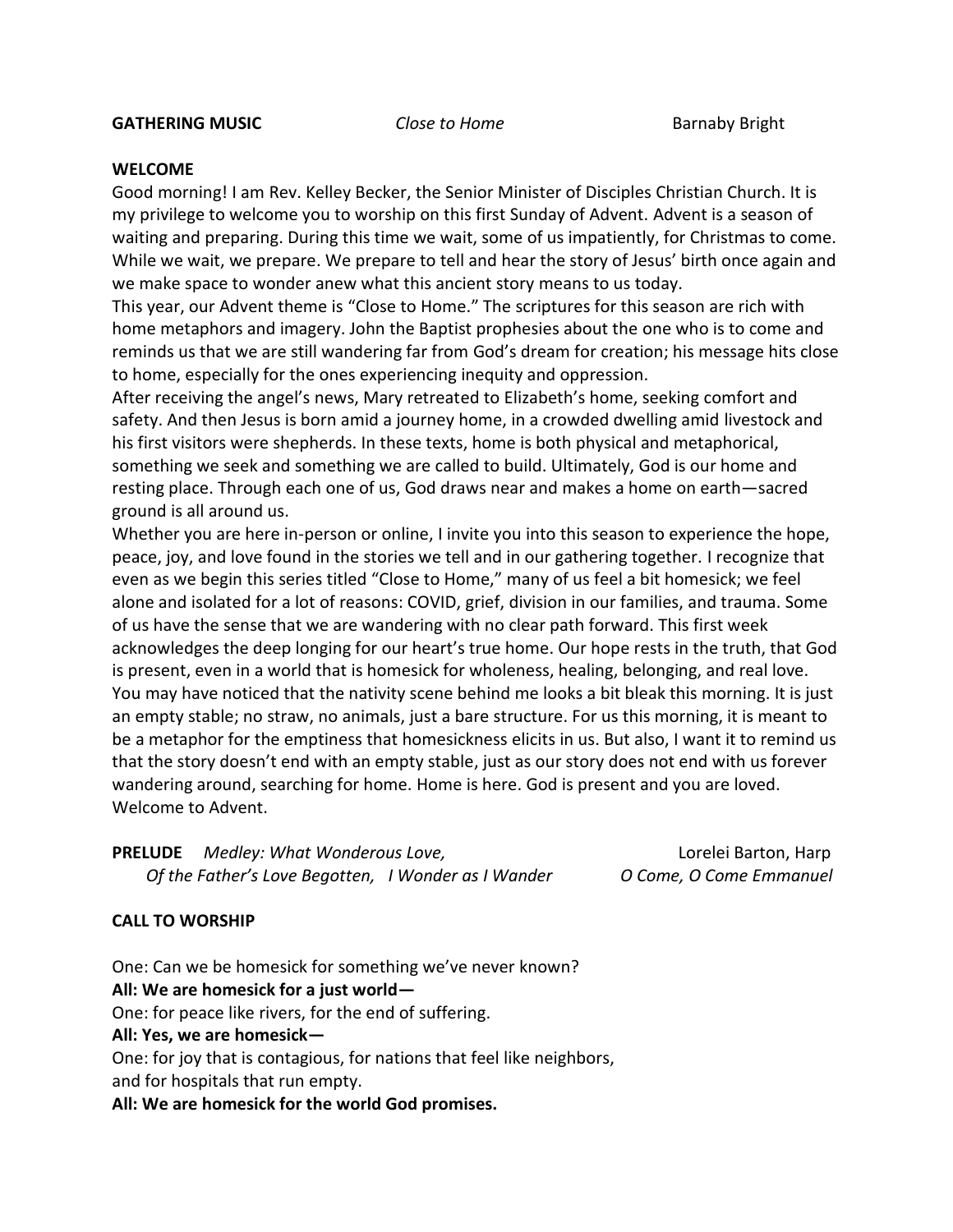One: We are homesick, but we are on our way. **All: God is here.**  One: God is still creating. Let us worship God who is our true home.

## **OPENING HYMN**

*O Come, O Come Emmanuel*

## **MEANING OF THE SERVICE**

The hanging of the greens service draws our attention to the symbols of Advent and Christmas, reminds us of their meaning, and causes us to spend time thinking about how we welcome other people into our homes and how we might welcome God into our hearts this season. There is a lot to do between now and Christmas Eve, but this morning we pause to notice the decorations that make this season beautiful, and we notice the people who make our lives beautiful and who make us feel at home in their presence. Will you pray with me? Holy One, thank you for this season filled with wonder, sparkle, and memories. We know our destination is Christmas, but help us savor the Advent journey. Be with us as we light our candles, sing our favorite carols, and see the excitement in the eyes of our children. Inspire us to take time to soak it all in and to make new memories. Make these decorations that adorn our sanctuary symbols of warmth, love, and home. Use them to remind us of our call to hospitality and our desire to follow the ways of the one whose birth reminds us that you never leave us alone. Amen.

### **SIGNIFICANCE OF THE COLORS**

The way we keep time in the church is called the liturgical year. The first Sunday in Advent marks the beginning of the liturgical year. Paraments, which cover our communion table and pulpit are something like drapes or curtains in a home. With the changing colors of the liturgical year, they attract our attention and point to the significance of the new season we observe. The traditional color for Advent is purple, a color that signifies royalty and God's authority. However, some traditions use blue, which represents anticipation and promise. In our sanctuary, you will notice mostly purple, but here and there, you will see some blue as well.

### **COMMUNITY JOYS AND CONCERNS**

**PRAYER SONG***like a child*

### **PASTORAL PRAYER**

### God of the weary and waiting,

Scripture tells us that where two or more are gathered, you are there. So, we trust that you are here—listening to these words, drawing us close, stirring hope within us. And for that we are grateful. Today, we feel close to home when we hear beautiful music, when we sing familiar songs together, when the candles are lit, when we enter this space and someone knows our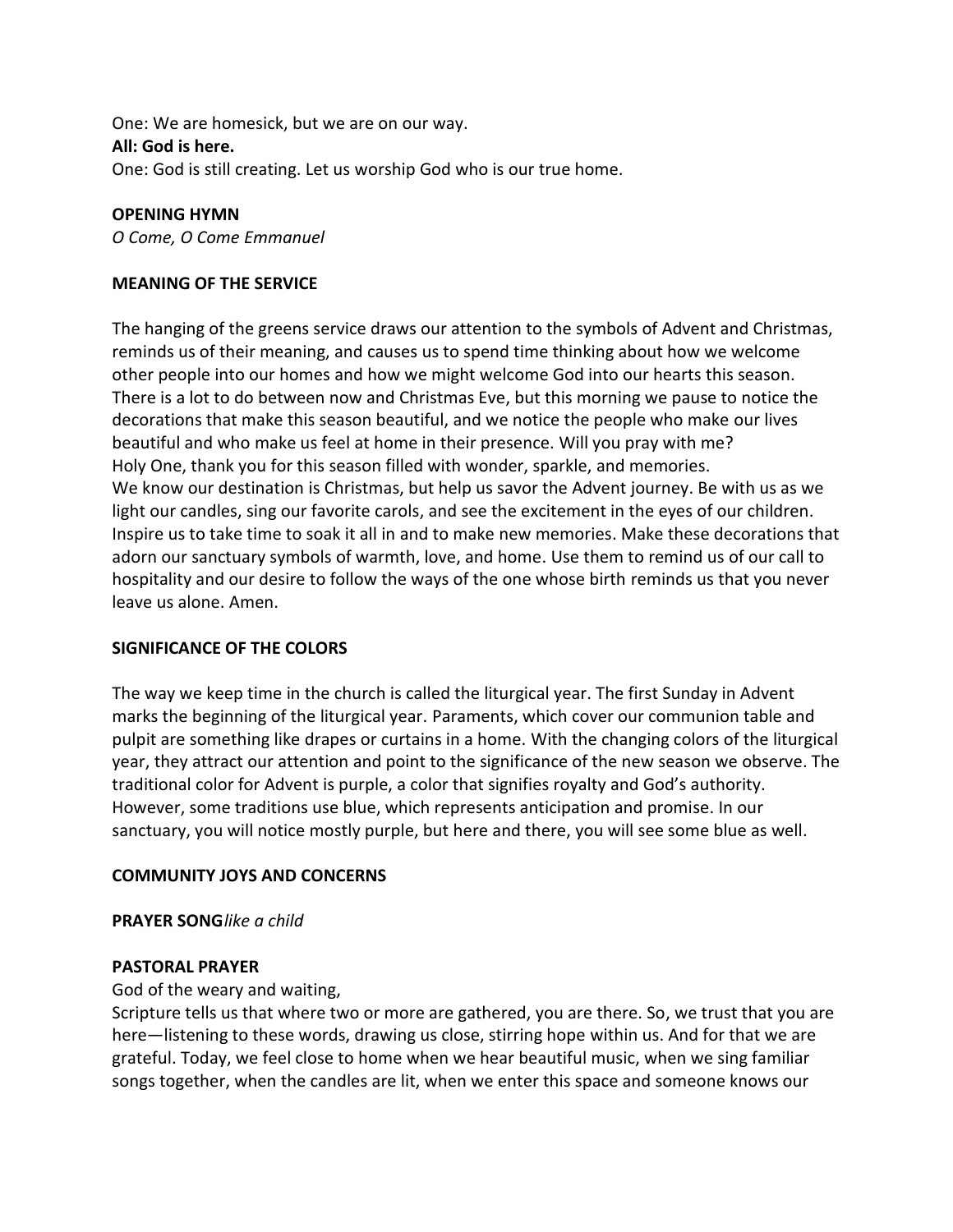name or asks our name. We feel close to home when our children are curious, when we find moments of true connection, when we are brave enough to be who you call us to be.

Even as we reflect on these close-to-home moments, we recognize that in many ways our hearts are not at home; we are homesick.

We are homesick for a world we have not seen. We are homesick for a world where oceans are clean, trees are green, and animals are not endangered. We are homesick for a life where days feel expansive and Sabbath feels possible. We are homesick for days where mental health is not stigmatized, time is not a scarce commodity, and self-worth is not diminished. God who never leaves us alone, we are carrying both hope and homesickness all at the same time. Hold these two sides of us gently. For we realize, hope is a gift and homesickness is a reminder that we need each other and we need you. Thank you for loving all sides of us. Amen.

# **ADVENT CANDLES**

Advent is a time of waiting and expectation. One way we mark time throughout Advent is by lighting an Advent candle each Sunday. The four candles provide us with a visual way to count off the four Sundays of the season, to keep track of our journey. The flame of each new candle reminds us that something is happening, but something more is still to come. The Advent season is not complete until all four candles are lit, along with the central Christ candle which is lit on Christmas Eve.

The tradition of the Advent wreath is traced back to an old Scandinavian custom that celebrated the coming of light after a season of darkness. In that day, candles were placed on the edge of a horizontal wheel. As the wheel was spun around, the lighted candles would blend into a continuous circle of light. We don't spin our Advent wreath around, but its shape reminds us that God's light and love never end.

There is also symbolism in the colors of the candles in the Advent wreath. The three purple candles symbolize Jesus' family of origin, the royal line of David. The pink candle is lit on the third Sunday of Advent and symbolizes joy. This morning, we will light our first candle. The candle of Hope.

We hope for a world where all are fed. We hope for a world with more bridges than walls. We hope for a world with wide open doors. We hope for a world with contagious laughter. We hope for a world where trees grow tall and creeks run clean. We hope for a world where all people feel at home—in their bodies, in the church, in their physical homes. We long for that world. We are homesick for that world.

So today we light the candle of hope because hope keeps our hearts alive as we wait.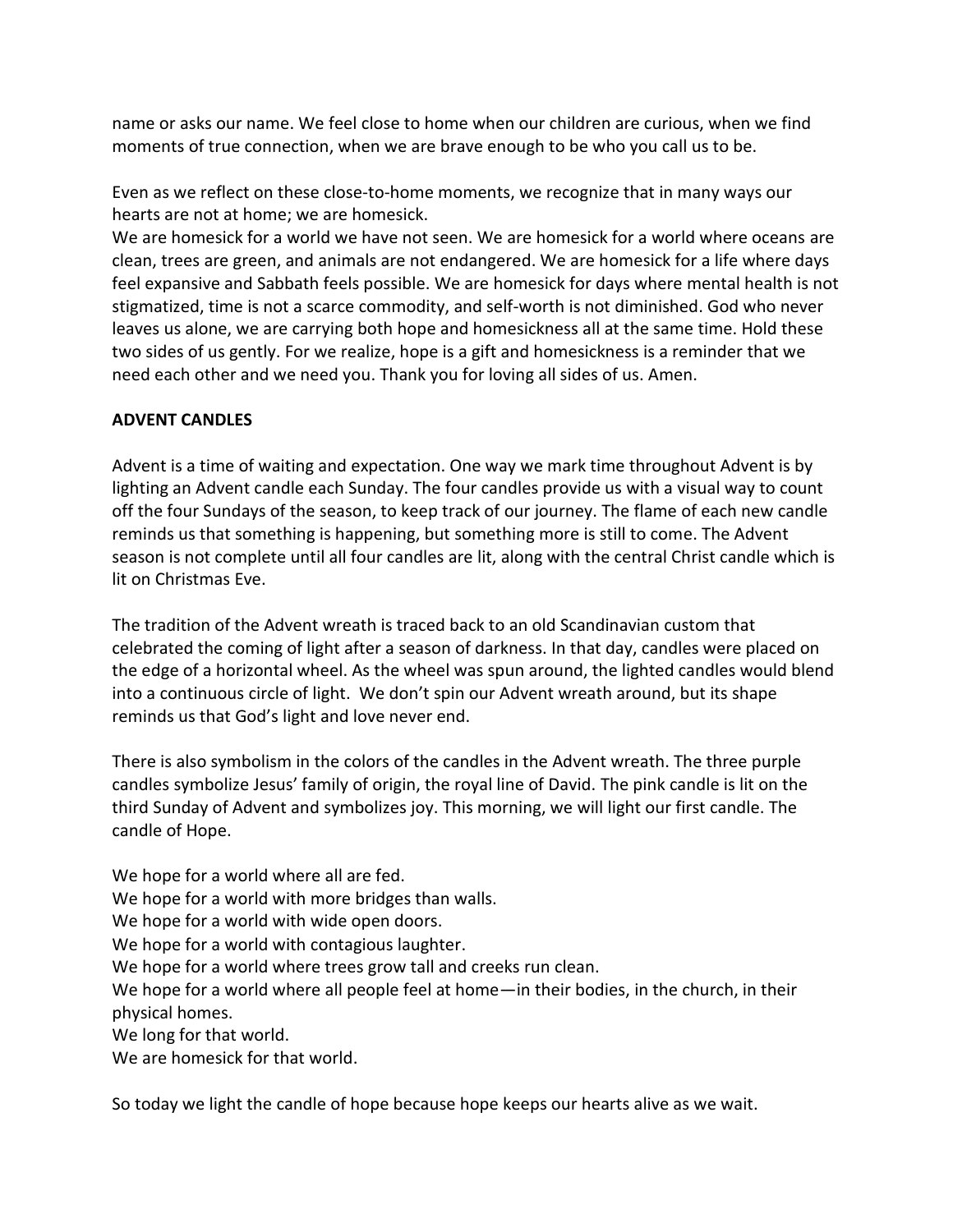May this light be a reminder that the wait is always worth it. We are close to home. May we carry hope with us. Amen.

**HYMN** *As We Light the Candle*

## **EVERGREENS**

The most striking and most universal Christmas decorating tradition is the use of evergreens in churches and homes. Among ancient Romans, evergreens were an emblem of peace, joy, and even victory. The early Christians placed them in their windows to indicate Christ had entered the home. Holly and ivy, along with pine and fir are called evergreens because they never change color. They are ever – green, ever – alive, even in the winter. They symbolize the unchanging nature of God and the promise that we are never out of reach of God's love. Traditionally, families called obtaining the evergreen branches, "Bringing home Christmas!"

# **HYMN** *The Holly and the Ivy*

# **LEGEND OF THE POINSETTIAS**

In the past two hundred years, a new element has found its place in our Christmas celebration. This tradition comes to us from our neighbors in Mexico. In the very early part of the 19<sup>th</sup> century, an American who served the United States as an ambassador, spent time working in Mexico. He admired the dramatic beauty of the bright red poinsettia that grew rooftop high and bloomed profusely at Christmas. He was awed when Mexican Christians told him why the bright red poinsettias were a part of their celebrations of the birth and life of Jesus.

There is an old Mexican legend about how poinsettias and Christmas come together; it goes like this: There was once a poor Mexican girl called Pepita who had no present to give the baby Jesus at the Christmas Eve service. As Pepita walked to the chapel, sadly, her cousin Pedro tried to cheer her up. 'Pepita', he said "I'm sure that even the smallest gift, given by someone who loves him will make Jesus happy."

Pepita didn't know what she could give, so she picked a small handful of weeds from the roadside and made them into a small bouquet. She felt embarrassed because she could only give this small present to Jesus. As she walked through the chapel to the altar, she remembered what Pedro had said. She began to feel better, she knelt down and put the bouquet at the bottom of the nativity scene. Suddenly, the bouquet of weeds burst into bright red flowers, and everyone who saw them was sure they had seen a miracle. From that day on, the bright red flowers were known as the 'Flores de Noche Buena', or 'Flowers of the Holy Night'.

**SPECIAL MUSIC** A la puerta del cielo - New Mexican Lullaby **Alex Rivera** Alex Rivera

# **CHRISTMAS TREE AND CHRISMON ORNAMENTS**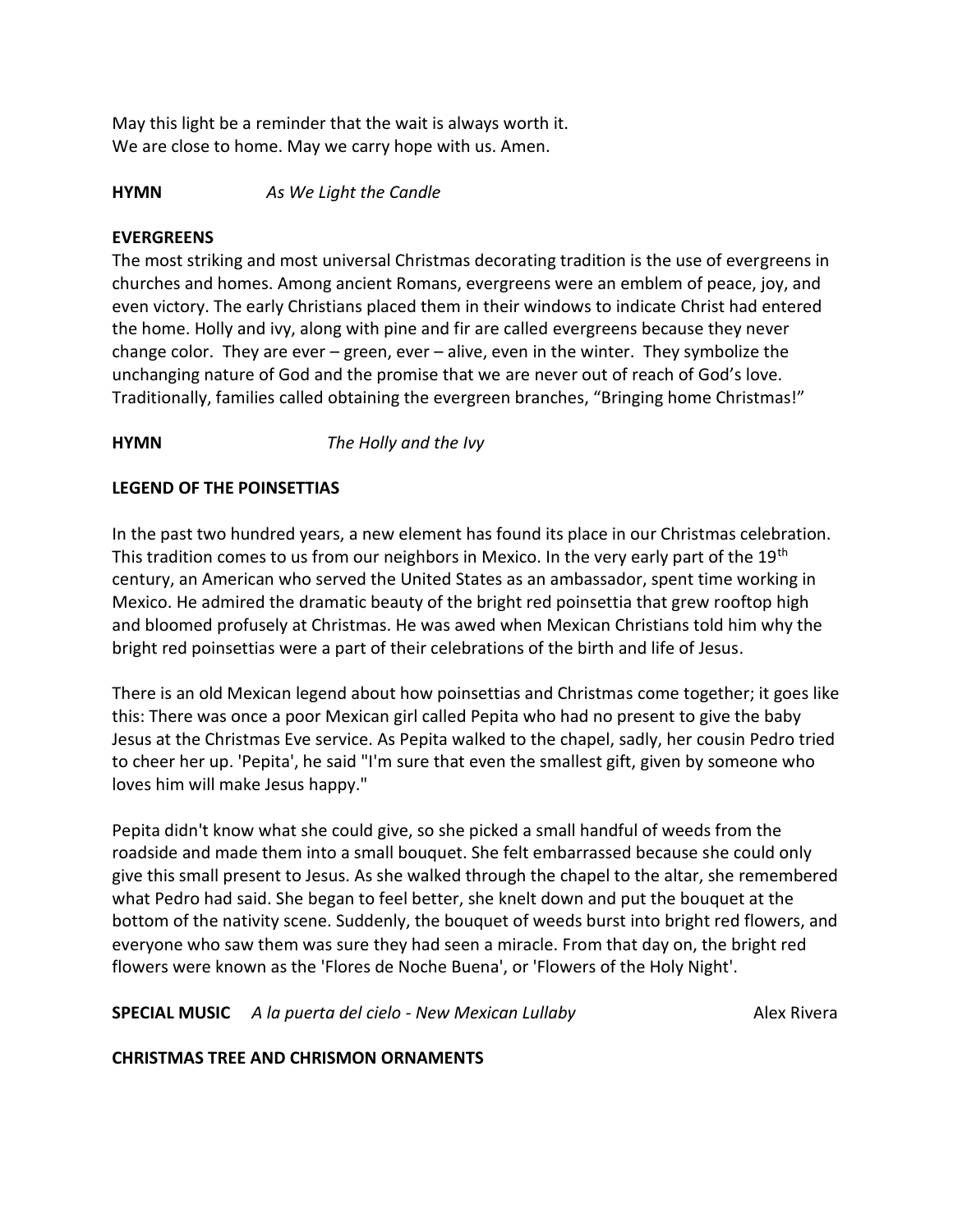The Christmas tree, like other evergreens, is a symbol of peace and life. The lights of the tree represent God's presence in the world. The ornaments that will be placed on the tree are called Chrismons. The word Chrismon is a conflation of the words Christ and monogram. The ornaments are Christian symbols and vary from one Christian community to the next. Chrismons are always white and gold, symbolizing the innocence and magnificence of Christ. Although Chrismons have been used in the United States since 1957, many symbols of Christianity have been handed down through the ages. Early Christians often worshipped in

secret to avoid persecution. They developed certain symbols that were used to communicate with other believers and direct Christians to secret places of worship. Symbols that signified the believers' faith often adorned doors and buildings and were included on items such as jewelry and household utensils.

We have quite a variety of Chrismons for our tree. There are bells, symbolizing the sounding forth of God's word. There are Chrismons with a chalice and wheat on them. These ornaments remind us of the wine and bread used for communion.

And there are Chrismons with shepherds' hooks, reminding us that Jesus is sometimes called the "Good Shepherd" because he taught about God's love and care for all people. God cares for us as a shepherd cares for the sheep. There are also Chrismons with an image of a Bible on them. The Bible contains stories, songs, and poems which reflect the ways in which our faith ancestors have understood God and God's interaction with human beings. There are many more symbols. Make time this season to look closely at all of them. They tell quite a story!

**HYMN** *All Earth is Waiting*

# **CHRISTMAS CANDLE**

Long before the celebration of Christmas, candles were used to signify the light of Christ in the world. In medieval times there was a legend, which said that on Christmas Eve the Christ child wandered throughout the world, looking for places where he would be welcomed. Those who loved him, hoping he might find their homes, placed lighted candles in the windows to invite him in. It became customary for devout Christians to welcome into their homes all who knocked

at their doors on Christmas Eve. To turn someone away may have meant rejection of the Christ child. During the Advent season we remember that the Christ child is wandering along our streets. Will he come to us an immigrant? A child who struggles to sit still? Someone with whom we disagree politically? It could be anyone. It is everyone. We light the Christmas Candle as a symbol that this church is a safe place for all people and everyone is welcome**.** 

**HYMN** *One Candle is Lit*

## **COMMUNION**

**SPECIAL MUSIC** "Interlude" from Ceremony of the Carols